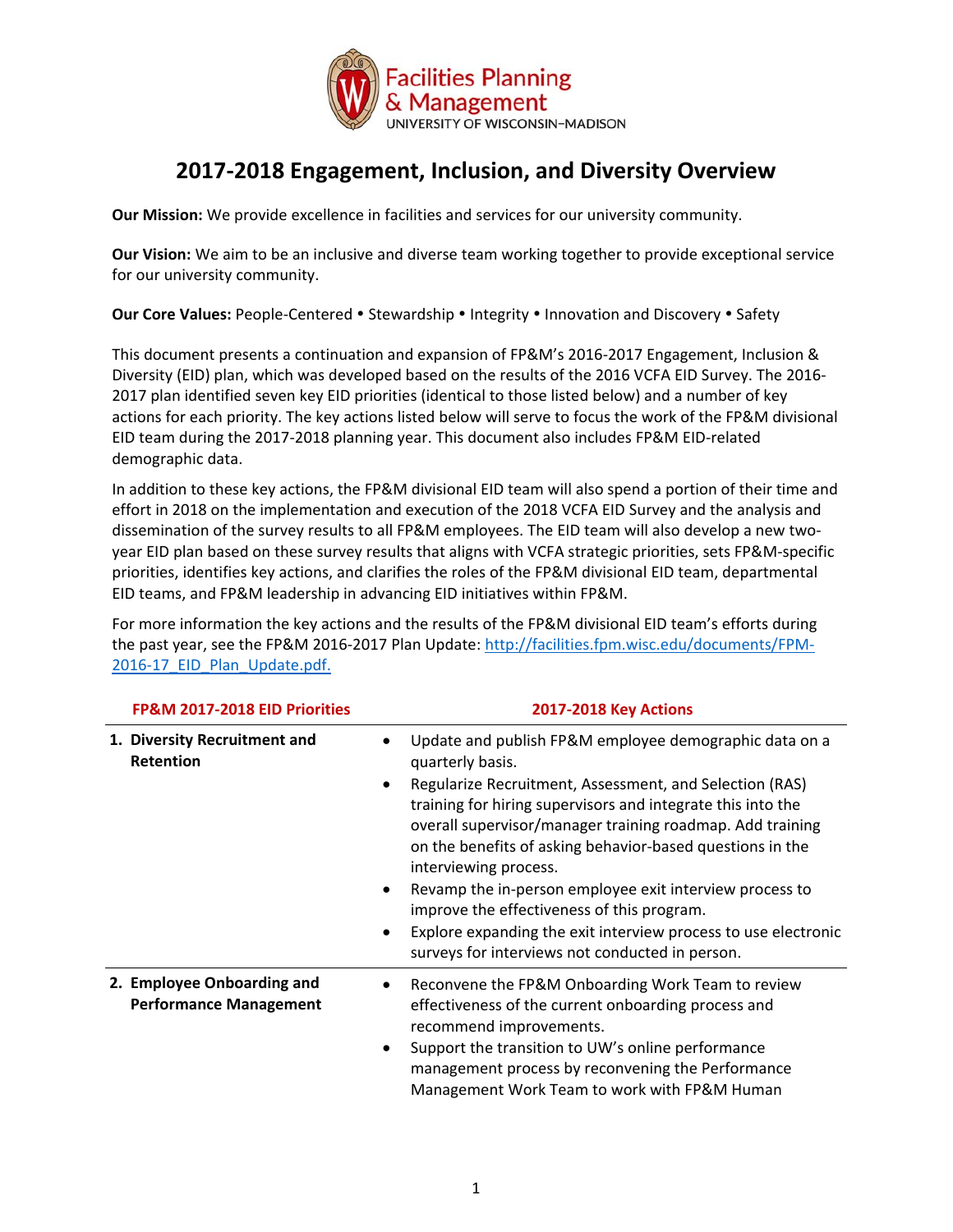|                                              | Resources on this initiative.                                                                                                                                                                                                                                                                                                                                                                                                                                                                                                                                                                                               |
|----------------------------------------------|-----------------------------------------------------------------------------------------------------------------------------------------------------------------------------------------------------------------------------------------------------------------------------------------------------------------------------------------------------------------------------------------------------------------------------------------------------------------------------------------------------------------------------------------------------------------------------------------------------------------------------|
| 3. Manager and Supervisor<br><b>Training</b> | Establish EID core competencies for both supervisors and<br>٠<br>employees that support continual improvement.<br>Work with the new FP&M training officer to support the<br>$\bullet$<br>development of a comprehensive supervisor/manager<br>training program.                                                                                                                                                                                                                                                                                                                                                             |
| 4. Development of Internal<br><b>Talent</b>  | Plan and execute a resume and cover letter writing training as<br>$\bullet$<br>a follow-up to the 2016 Career Fair for Frontline Staff.<br>Investigate the viability of providing technical writing and<br>٠<br>business communication training to FP&M employees.<br>Create informational resources (brown bag sessions, FAQs,<br>$\bullet$<br>etc.) for employees to promote understanding of how career<br>advancement works at the university. Use existing source<br>material.<br>Support the VCFA EID initiatives regarding computer use and<br>$\bullet$<br>access, and a career resource fair.                      |
| 5. Employee Recognition                      | Finalize recommendations of the FP&M Recognition Work<br>$\bullet$<br>Team and provide these recommendations to the FP&M<br>Leadership Team for review and approval.<br>Create an action plan based on recommendations and input<br>٠<br>from leadership.                                                                                                                                                                                                                                                                                                                                                                   |
| 6. Communication                             | Create a process for convening small limited-scope work<br>٠<br>groups to focus on individual internal communications issues<br>identified by the EID team.<br>Launch the <i>Inside FP&amp;M</i> website before the end of December<br>$\bullet$<br>2017.<br>Complete the inventory of posting locations for employee<br>information and determine how to distribute postings<br>effectively given the wide range of access and availability.<br>Convene a small work group (using the above process) to<br>focus on translation of employee communications. Include<br>representation from CLS and other key stakeholders. |
| 7. Inclusion                                 | Publicize campus cultural events to FP&M employees to<br>٠<br>encourage increased cultural awareness.<br>Convene a working group to investigate options for employee<br>٠<br>private space and provide recommendations for<br>implementation in current buildings, and in future<br>construction.<br>Implement the FP&M/Veterans Administration partnership<br>$\bullet$<br>program to provide transitional work assignments for<br>qualifying veterans. Funded by a Baldwin Wisconsin Idea<br>Endowment grant.                                                                                                             |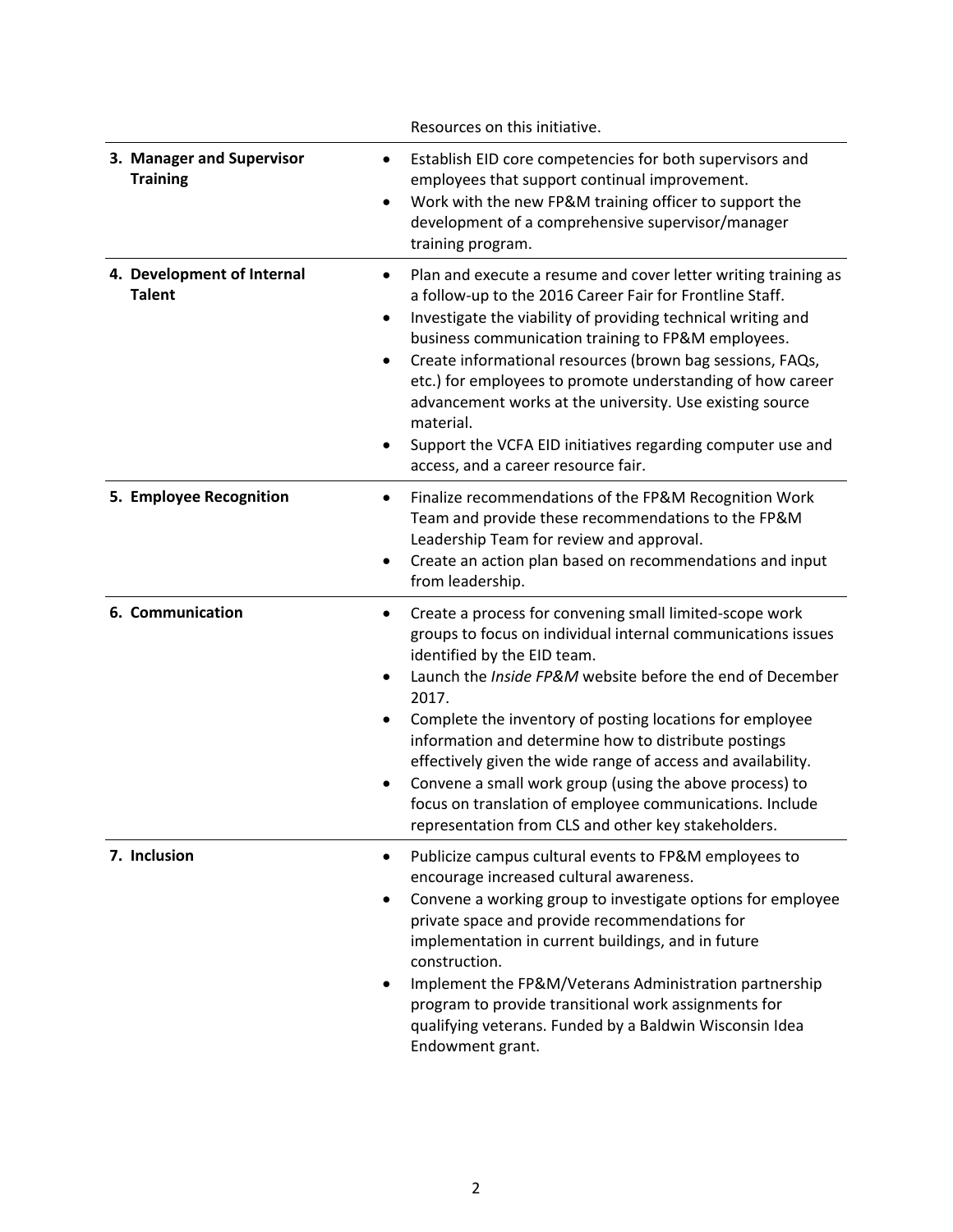## **FP&M Demographic Information**

|                    |                           | <b>VCFA</b><br>2012 | FP&M<br>2012           | <b>VCFA 2014</b> | FP&M<br>2014         | <b>VCFA 2016</b> | FP&M<br>2016     |
|--------------------|---------------------------|---------------------|------------------------|------------------|----------------------|------------------|------------------|
|                    |                           |                     | <b>Minority Status</b> |                  |                      |                  |                  |
| <b>All Staff</b>   | Total                     | 2359                | 936                    | 2723             | 1097                 | 2753             | 1124             |
|                    | Minority                  | 483                 | 266                    | 537              | 299                  | 619              | 352              |
|                    | % of Minority             | 20.50%              | 28.40%                 | 19.74%           | 27.26%               | 22.58%           | 31.32%           |
|                    | White                     | 1838                | 657                    | 2003             | 700                  | 2030             | 716              |
|                    | Unknown                   | 38                  | 13                     | 183              | 98                   | 104              | 56               |
|                    |                           |                     |                        |                  |                      |                  |                  |
| <b>Executive</b>   | Total                     | 106                 | 22                     | 79               | 14                   | 82               | 20               |
| <b>Managerial</b>  | Minority                  | 9                   | 1                      | 5                | $\mathbf{1}$         | 7                |                  |
|                    | % of Minority             | 8.50%               | 4.50%                  | 6.33%            | 7.14%                | 8.54%            | 10.00%           |
|                    | White                     | 94                  | 21                     | 72               | 13                   | 74               | 18               |
|                    | Unknown                   | 3                   |                        | $\overline{2}$   |                      | $\mathbf{1}$     | $\mathbf 0$      |
|                    |                           |                     |                        |                  |                      |                  |                  |
| <b>Non Exempt</b>  | Total                     | 1131                | 558                    | 1433             | 686                  | 1411             | 701              |
|                    | Minority                  | 369                 | 242                    | 430              | 271                  | 486              | 318              |
|                    | % of Minority             | 32.60%              | 43.40%                 | 30.01%           | 39.45%               | 34.44%           | 45.36%           |
|                    | White                     | 740                 | 307                    | 861              | 327                  | 846              | 333              |
|                    | Unknown                   | 22                  | 9                      | 142              | 88                   | 91               | 50               |
|                    |                           |                     |                        |                  |                      |                  |                  |
| Professional       | Total                     | 665                 | 102                    | 653              | 112                  | 755              | 132              |
|                    | Minority                  | 76                  | 9                      | 69               | 10                   | 90               | 12               |
|                    | % of Minority             | 11.40%              | 8.80%                  | 10.57%           | 8.85%                | 11.92%           | 9.02%            |
|                    | White                     | 580                 | 90                     | 563              | 100                  | 648              | 118              |
|                    | Unknown                   | 9                   | 3                      | 21               | $\overline{2}$       | 17               | $\overline{2}$   |
|                    |                           |                     |                        |                  |                      |                  |                  |
| Supervisory        | Total                     | 209<br>15           | 73<br>5                | 244<br>14        | 83<br>$\overline{7}$ | 203<br>18        | 73<br>9          |
|                    | Minority<br>% of Minority | 7.20%               | 6.80%                  | 5.74%            | 8.43%                | 8.87%            | 12.33%           |
|                    | White                     | 191                 | 67                     | 221              | 74                   | 185              | 64               |
|                    | Unknown                   | 3                   | $\mathbf{1}$           | 9                | $\overline{2}$       | $\mathbf{0}$     | $\boldsymbol{0}$ |
|                    |                           |                     |                        |                  |                      |                  |                  |
| <b>Supervisory</b> | Total                     | 55                  | 6                      | 74               | 8                    | 60               | $\overline{7}$   |
| Professional       | Minority                  | 5                   |                        | $\overline{7}$   | $\mathbf 0$          | $\mathsf{3}$     | 0                |
|                    | % of Minority             | 9.10%               | 0.00%                  | 9.46%            | 0.00%                | 5.00%            | 0.00%            |
|                    | White                     | 49                  | 6                      | 65               | 8                    | 55               | 7                |
|                    | Unknown                   | 1                   |                        | $\overline{2}$   |                      | $\overline{2}$   | $\mathbf 0$      |
|                    |                           |                     |                        |                  |                      |                  |                  |
| <b>Trades</b>      | Total                     | 193                 | 175                    | 211              | 194                  | 211              | 191              |
|                    | Minority                  | 9                   | 9                      | 10               | 10                   | 11               | 11               |
|                    | % of Minority             | 4.70%               | 5.10%                  | 4.74%            | 5.15%                | 5.21%            | 5.76%            |
|                    | White                     | 184                 | 166                    | 194              | 178                  | 196              | 176              |
|                    | Unknown                   | 0                   |                        | $\overline{7}$   | 6                    | 4                | 4                |
|                    |                           |                     | <b>Female</b>          |                  |                      |                  |                  |
| <b>All Staff</b>   | Total                     | 2359                | 936                    | 2723             | 1097                 | 2753             | 1124             |
|                    | Female                    | 906                 | 222                    | 1100             | 283                  | 1112             | 282              |